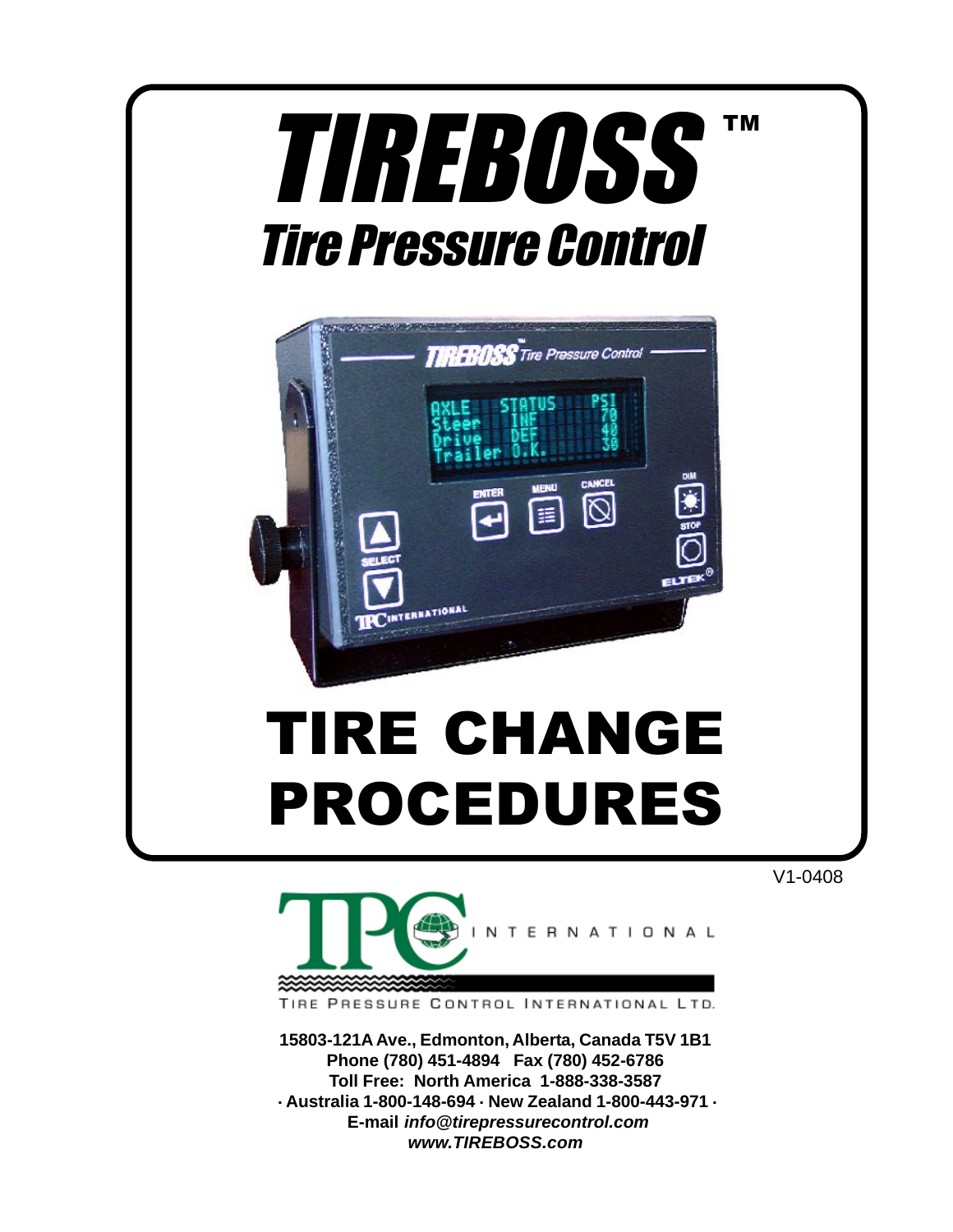# Tire/Wheel Changing Procedures - Steer Tires



**WARNING - ALL valve cores MUST be removed for the <b>TIREBOSS**<sup>™</sup> system to operate **properly. Failure to remove valve cores can cause unsafe or dangerous driving conditions as the** TIREBOSS TM **system will be unable to maintain proper tire pressures.**

### **Typical STEER Tire Removal Procedures - See following Diagram A**

- 1. Ensure all Steer axle **TIREBOSS**<sup>™</sup> wheel valves and/or frame valves are closed
- 2. Shut the power switch "OFF" on the **TIREBOSS**<sup>™</sup> Operator Control Unit (switch on back left side)
- 3. Relieve air pressure from the **TIREBOSS**<sup>IM</sup> tire mainline by the Schrader valve (top Schrader marked with an 'S') located on the right side of the **TIREBOSS**  $m$  valve box. (usually located on the truck frame)
- 4. 'MARK' with a grease pencil, one wheel stud and rim location to ensure the proper alignment of wheel hoses during re-installation of the wheel
- 5. If equipped with **TIREBOSS** TM hub protectors, remove the 4 wheel nuts holding it in place and set hub protectors aside for reinstallation at a later time
- 6. Undo **TIREBOSS**  $\mathbf{w}$  wheel hose from the hub cap. Hold hose adaptor fitting with a wrench and undo swivel fitting attached to wheel hose. (CAUTION - Steer wheel hose is pressurized)
- 7. Undo wheel hose at the valve stem fitting and insert a valve core into the valve stem.
- 8. Undo wheel nuts and remove wheel. If rim does not fit over hose adaptor fitting, remove by holding hubcap fitting with wrench.



**! WARNING - When removing or replacing hose adaptor fitting from hub cap, always use a wrench to hold hub cap fitting. Failure to do so will twist air lines inside hub cap and cause breakage and air loss of front tires.**

9. Repair or replace tire as required. If rim is changed, 'MARK' new rim in same location as old rim (as orientated from the valve stem)

### **Typical STEER Tire Re-installation Procedures - See following Diagram A**

- 1. Re-install wheel matching up the previously 'MARKED' stud and rim
- 2. Tighten and torque wheel nuts to manufacturers specifications.
- 3. If hose adaptor fitting was removed, apply thread sealing compound and re-install using a wrench to hold the hub cap fitting



### **! WARNING - When removing or replacing hose adaptor fitting from hub cap, always use a wrench to hold hub cap fitting. Failure to do so will twist air lines inside hub cap and cause breakage and air loss of front tires.**

- 4. **Remove valve core** and install wheel hose onto valve stem (Do not overtighten the nut, it should be just snug.)
- 5. Using a small amount of anti-seize compound, reattach the wheel hose to the hose adaptor fitting ensuring the hub cap fitting does not turn.
- 6. Open **all** steer axle wheel and frame valves
- 7. Turn the **TIREBOSS** IM Operator Control Unit "ON" and run truck until steer tire pressures stabilize at the highest pressure setting (HIGHWAY LOADED)
- 8. Soap water test **all** steer wheel fittings to ensure no leaks are present
- 9. If equipped with **TIREBOSS**  $\mathbb{M}$  hub protectors, remove 4 wheel nuts to allow for mounting. Tighten and torque wheel nuts as per manufacturer specifications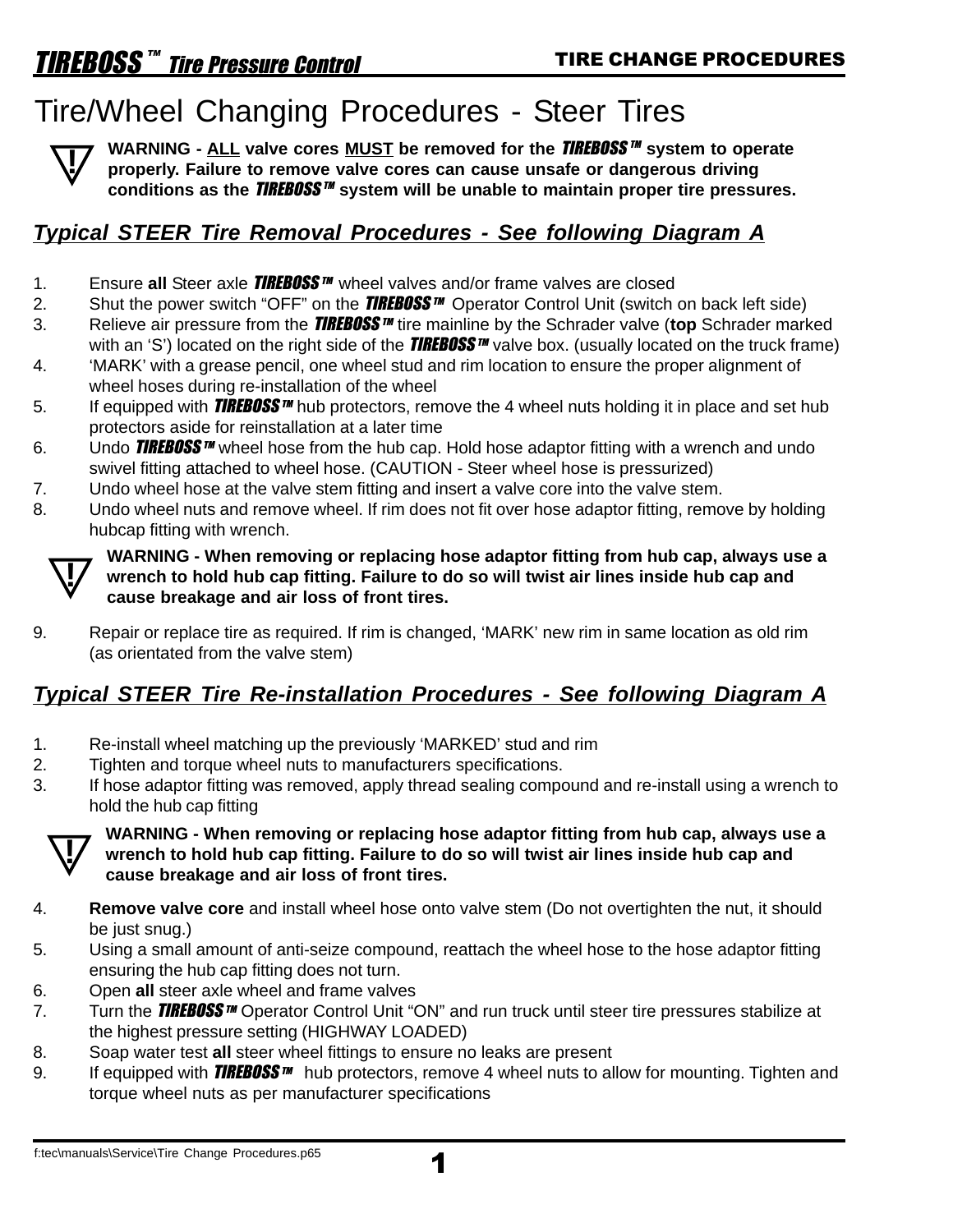# Tire/Wheel Changing Procedures - Drive Tires

**WARNING - ALL valve cores MUST be removed for the <b>TIREBOSS**<sup>™</sup> system to operate **properly. Failure to remove valve cores can cause unsafe or dangerous driving conditions as the** TIREBOSS TM **system will be unable to maintain proper tire pressures. !**

#### **Typical DRIVE Tire Removal Procedures - See following Diagram B**

- 1. Ensure all Drive axle **TIREBOSS**<sup>TM</sup> wheel valves are closed
- 2. Shut the power switch "OFF" on the **TIREBOSS**  $\mathbf{w}$  Operator Control Unit (switch on back left side)
- 3. Relieve air pressure from the **TIREBOSS**<sup>*m*</sup> tire mainline by the Schrader valve (bottom Schrader marked with a 'D') located on the right side of the **TIREBOSS** TIM valve box. (usually located on the truck frame)
- 4. At the drive wheel end, undo the orange drive hose from the rotary union compression fitting and tuck end out of the way
- 5. 'MARK' with a grease pencil, one wheel stud and rim location to ensure the proper alignment of wheel hoses during reinstallation of the wheel
- 6. Undo **TIREBOSS**<sup>*m*</sup> wheel hoses from the wheel end manifold swivel fittings
- 7. Undo wheel nuts and remove outer wheel. (In most cases the rim will fit over the **TIREBOSS**  $\mathbf{w}$  wheel end manifold)
- 8. Before removing the inner wheel, 'MARK' rim at the same location as the previously 'MARKED' stud
- 9. Remove inner wheel
- 10. Remove **TIREBOSS**<sup>M</sup> wheel hose from valve stem and repair or replace tire as required. If rim is changed, 'MARK' new rim in same location as old rim (as orientated from valve stem)

#### **Typical DRIVE Tire Re-installation Procedures - See following Diagram B**

- 1. **Ensure all valve cores are removed**. Reinstall the wheel hose onto valve stem (Do not overtighten the nut, it should be just snug.) Soapwater test for leaks. Inner wheel uses the straight wheel hose fitting and when installed, the rubber hose protector should be slid to the base of the valve stem. Outer wheel uses the curved wheel hose. Outer wheel valve stem should be **turned into the rim** to avoid damage to wheel hose or valve stem.
- 2. Reinstall inner wheel, matching up previously 'MARKED' stud and rim
- 3. Reinstall outer wheel by inserting inner wheel hose into appropriate rim hole and matching up the previously 'MARKED' stud and rim
- 4. Tighten and torque wheel nuts as per manufacturers specifications
- 5. Using a small amount of anti-seize compound, reattach the wheel hoses to the **TIREBOSS**<sup>*m*</sup> manifold swivel fitting ensuring valve handles are parallel with the side wall of the tire.
- 6. Using oil on rotary union compression fitting threads and sleeve, reattach the orange drive hose (orange drive hose should be approximately 2" away from the tire side wall)
- 7. Open **all** drive axle wheel valves
- 8. Turn the **TIREBOSS**<sup>TM</sup> Operator Control Unit 'ON' and run truck until drive tire pressures stabilize at the highest setting (HIGHWAY LOADED)
- 9. Soap-water test **all** drive wheel fittings to ensure no leaks are present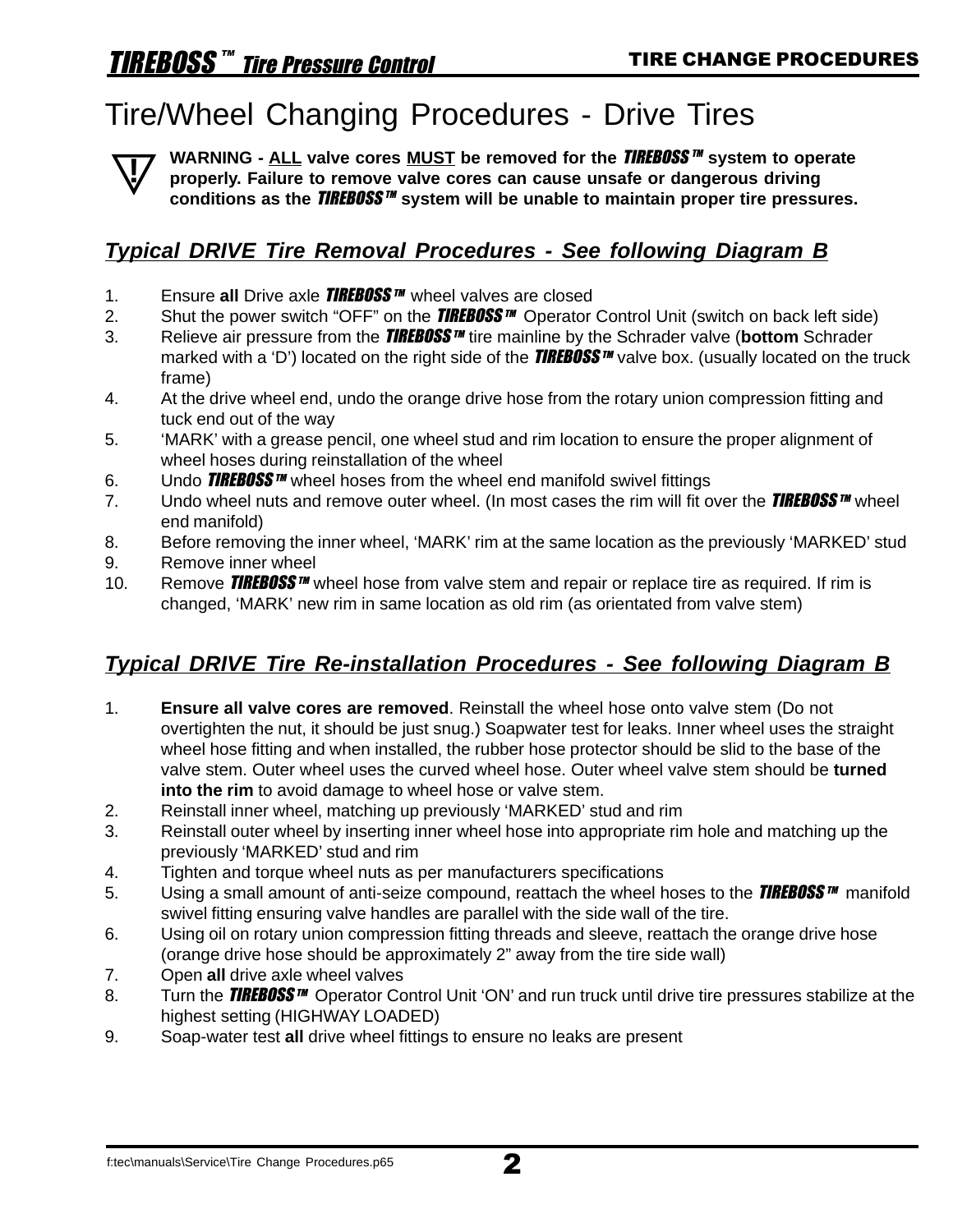# Tire/Wheel Changing Procedures - Trailer Tires



**WARNING - ALL valve cores MUST be removed for the <b>TIREBOSS**<sup>™</sup> system to operate **properly. Failure to remove valve cores can cause unsafe or dangerous driving conditions as the** TIREBOSS TM **system will be unable to maintain proper tire pressures.**

#### **Typical TRAILER Tire Removal Procedures - See following Diagram C**

- 1. Ensure all Trailer axle **TIREBOSS**™ wheel valves are closed
- 2. Shut the power switch "OFF" on the **TIREBOSS**  $\mathbf{w}$  Operator Control Unit (switch on back left side)
- 3. Relieve air pressure from the **TIREBOSS**  $\mathbf{w}$  tire mainline by the Schrader valve (2nd from bottom Schrader marked with a 'T') located on the right side of the **TIREBOSS** TM valve box. (usually located on the truck frame)
- 4. 'MARK' with a grease pencil, one wheel stud and rim location to ensure the proper alignment of wheel hoses during reinstallation of the wheel
- 5. Undo **TIREBOSS**  $\mathbf{w}$  wheel hoses from the hub cap tee swivel fittings
- 6. Undo wheel nuts and remove outer wheel. If rim does not fit over hub cap tee fitting, remove tee fitting by holding hub cap fitting with wrench.



**! WARNING - When removing or replacing hub cap tee fitting from hub cap, always use a wrench to hold hub cap fitting. Failure to do so will twist air lines inside hub cap and cause breakage and air loss of trailer tires.**

- 7. Before removing inner wheel, 'MARK' rim at same location as previously 'MARKED' stud
- 8. Remove inner wheel
- 9. Remove **TIREBOSS** TM wheel hose from valve stem. Repair or replace tire as required. If rim is changed, 'MARK' new rim in same location as old rim (as orientated from the valve stem)

#### **Typical TRAILER Tire Re-installation Procedures -See following Diagram C**

- 1. **Ensure all valve cores are removed**. Reinstall the wheel hose onto valve stem (Do not overtighten the nut, it should be just snug.) Soapwater test for leaks. Inner wheel uses the straight wheel hose fitting and when installed, the rubber hose protector should be slid to the base of the valve stem. Outer wheel uses the curved wheel hose. Outer wheel valve stem should be **turned into the rim** to avoid damage to wheel hose or valve stem.
- 2. Reinstall inner wheel, matching up previously 'MARKED' stud and rim
- 3. Reinstall outer wheel by inserting inner wheel hose into appropriate rim hole and matching up the previously 'MARKED' stud and rim
- 4. Tighten and torque wheel nuts as per manufacturers specifications
- 5. If hub cap tee fitting was removed, apply thread sealing compound and re-install using a wrench to hold the hub cap fitting



### **! WARNING - When removing or replacing hubcap tee fitting from hub cap, always use a wrench to hold hub cap fitting. Failure to do so will twist air lines inside hub cap and cause breakage and air loss of trailer tires.**

- 6. Using a small amount of anti-seize compound, reattach the wheel hose to the hub cap tee ensuring the hub cap fitting does not turn and valve handles are parallel with the sidewall of the tire.
- 7. Open **all** trailer axle wheel valves
- 8. Turn the **TIREBOSS** TM Operator Control Unit "ON" and run truck until trailer tire pressures stabilize at the highest pressure setting (HIGHWAY LOADED)
- 9. Soap water test **all** trailer wheel fittings to ensure no leaks are present